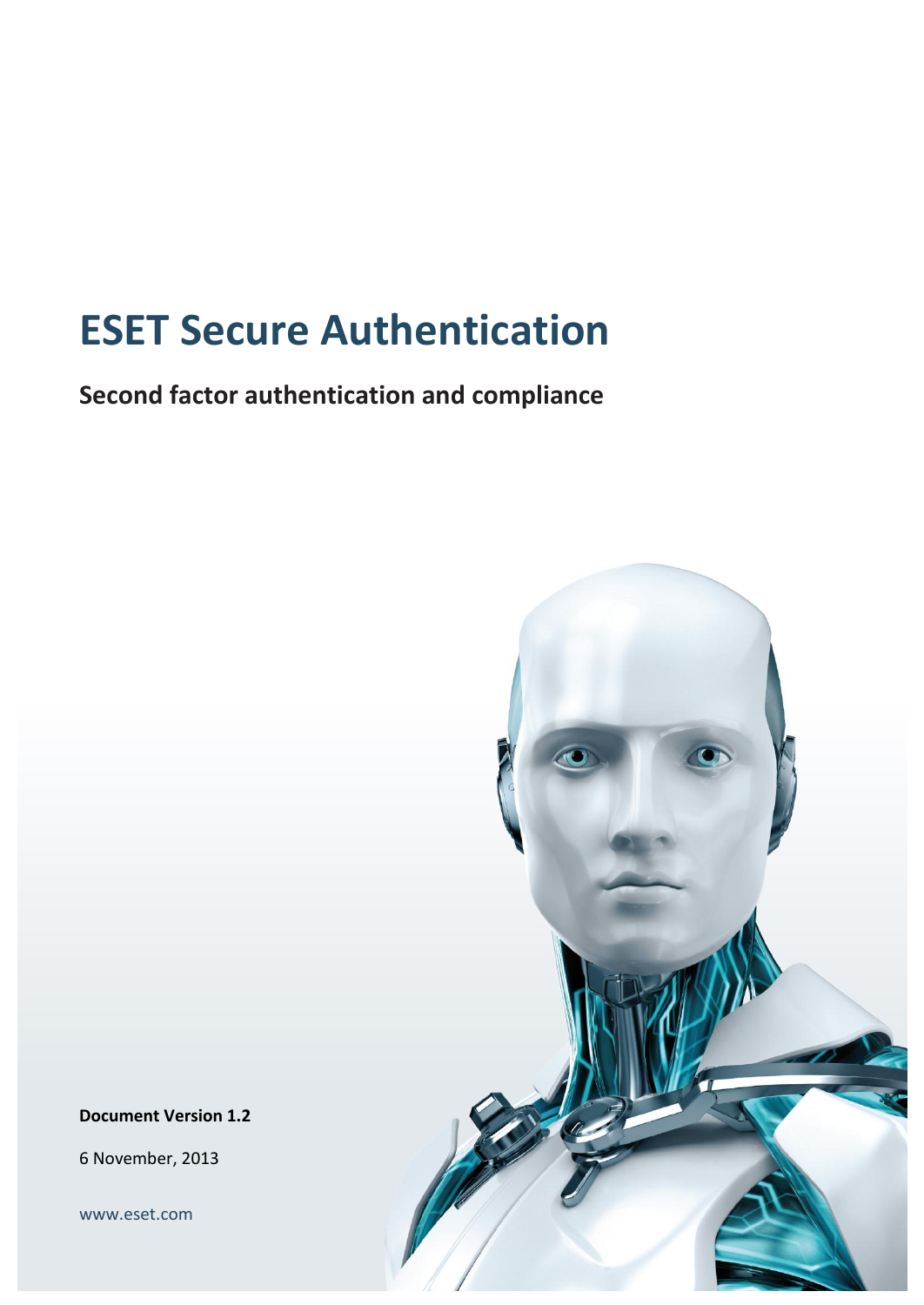# **Summary – second factor authentication and compliance**

|                       | Region/Country Legislation/Guideline                                             | <b>ESET Secure</b><br><b>Authentication meets</b><br>explicit 2FA<br>requirement | <b>ESET Secure</b><br><b>Authentication meets</b><br>need for stronger<br>authentication |
|-----------------------|----------------------------------------------------------------------------------|----------------------------------------------------------------------------------|------------------------------------------------------------------------------------------|
| International         | ISO27001 Standard                                                                |                                                                                  |                                                                                          |
| International         | PCI/DSS - The Payment Card Industry Data<br><b>Security Standard</b>             |                                                                                  |                                                                                          |
| International         | ISAE 3402 - International Standards for<br>Assurance Engagements no. 3402        |                                                                                  |                                                                                          |
| <b>United States</b>  | HIPAA - Health Insurance Portability and<br><b>Accountability Act</b>            |                                                                                  |                                                                                          |
| <b>United States</b>  | FFIEC - Federal Financial Institutions<br><b>Examination Council compliances</b> |                                                                                  |                                                                                          |
| <b>United States</b>  | <b>US Federal Government</b>                                                     |                                                                                  |                                                                                          |
| <b>United States</b>  | Sarbanes Oxley                                                                   |                                                                                  |                                                                                          |
| <b>United Kingdom</b> | "Code of Connection"                                                             |                                                                                  |                                                                                          |
| <b>South Africa</b>   | PPI - The Protection of Personal<br><b>Information Act</b>                       |                                                                                  |                                                                                          |

# 1. Introduction

The need to conform with regulatory, governance, compliance or audit standards has become a natural fact for most companies doing business in today's dynamic corporate world. Increasingly many companies are equally obligated to comply with specific regulatory standards that govern their businesses.

This document attempts to assist these companies in this process by answering the following questions:

- What compliance requirements may your company be subject to?
- What do these requirements have to say about second factor authentication?

The intent is to map a path how you can easily leverage ESET Secure Authentication to conform to the various governing standards, thus raising their compliance footprint.

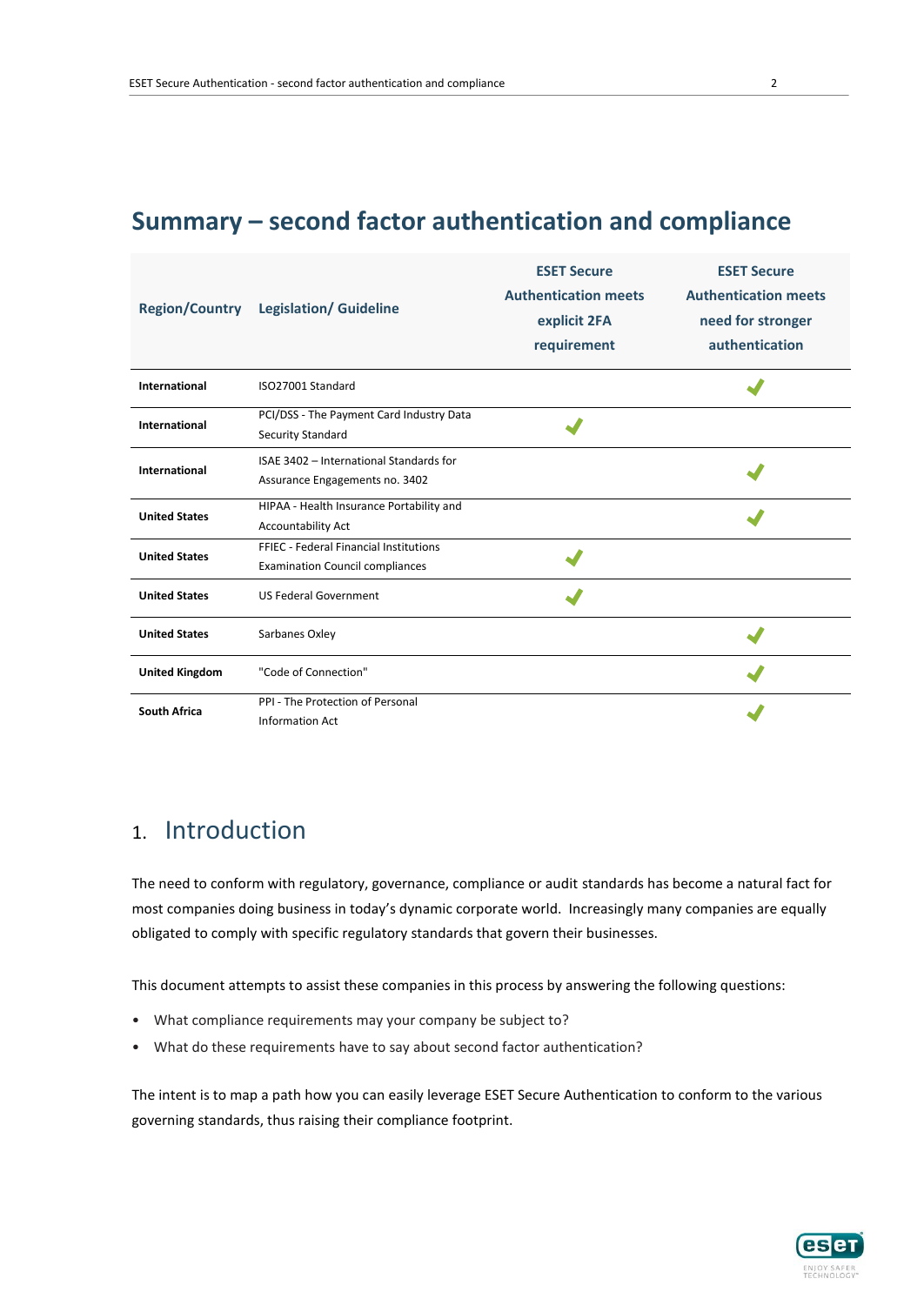# 2. Compliance requirements

## **ISO27001 Standard (International)**

The section on access control in the ISO 27002 code of practice for information security management describes access control requirements for external network connections. It is clear that this compliance standard regards external connections as a significant risk that requires deliberate controls to protect remote access. ESET Secure Authentication significantly enhances a customer's adherence to this requirement.

#### *11 Access control*

*11.4 Network access control b) appropriate authentication mechanisms are applied for users and equipment; 11.4.2 User authentication for external connections Control: Appropriate authentication methods should be used to control access by remote users. Implementation guidance: Authentication of remote users can be achieved using, for example, a cryptographic based technique, hardware tokens, or a challenge/response protocol. Possible implementations of such techniques can be found in various virtual private network (VPN) solutions.* 

### **The section on physical entry access control is more explicit:**

#### *11.1.2 Physical entry controls*

*…access to areas where confidential information is processed or stored should be restricted to authorised individuals only by implementing appropriate access controls, e.g. by implementing a two-factor authentication mechanism…*

# **PCI/DSS - The Payment Card Industry Data Security Standard (International)**

The payment card industry data security standard is the most explicit about 2FA:

*Requirement 8: Assign a unique ID to each person with computer access*

*8.3 Incorporate two-factor authentication for remote access (network-level access originating from outside the network) to the network by employees, administrators, and third parties. (For example, remote authentication and dial- in service (RADIUS) with tokens; terminal access controller access control system (TACACS) with tokens; or other technologies that facilitate two-factor authentication).*

Note: Two-factor authentication requires that two of the three authentication methods be used for authentication. Using one factor twice (for example, using two separate passwords) is not considered twofactor authentication.

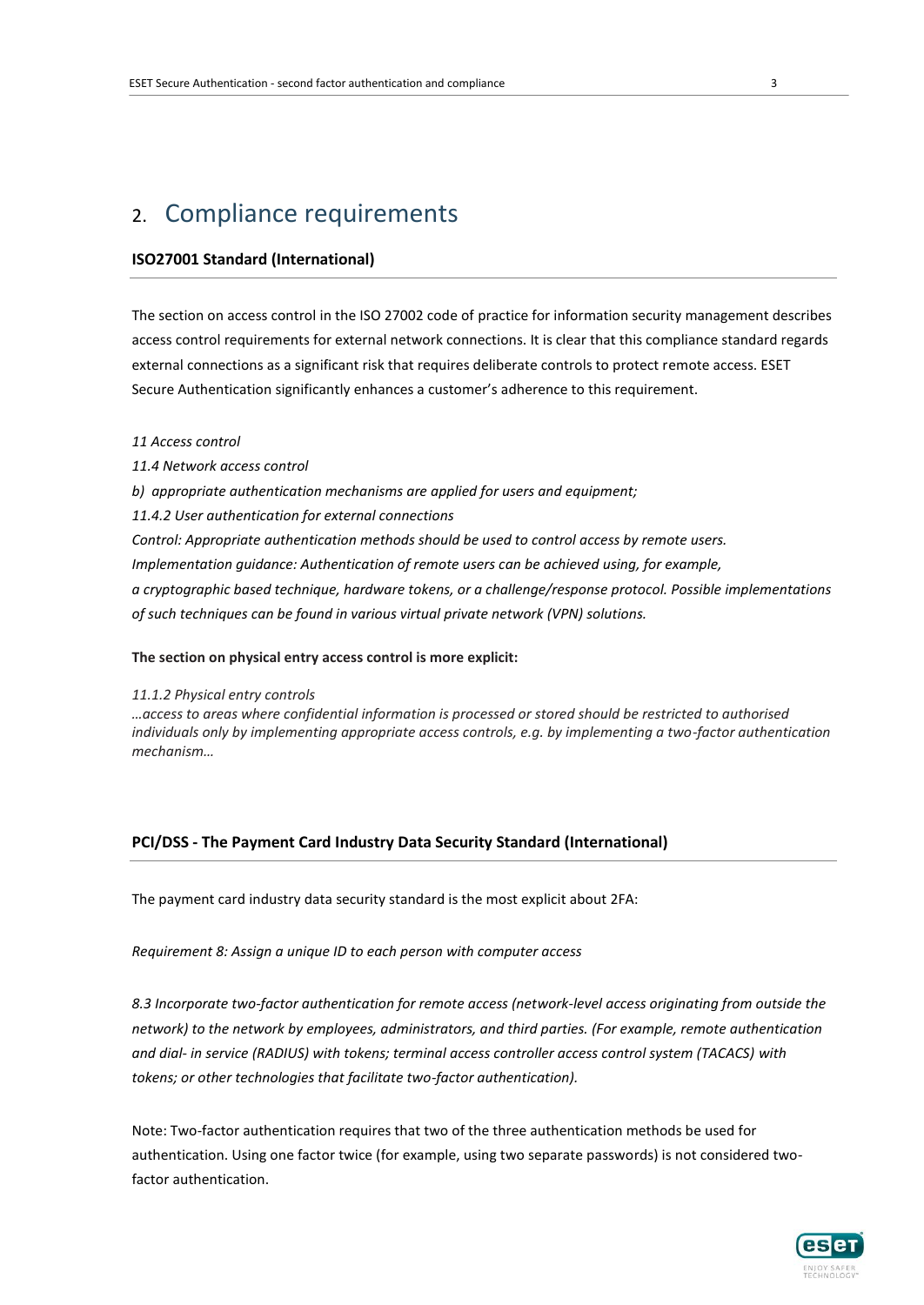#### **When is Two-Factor Authentication Required?**

All remote access to the PCI network must utilise two-factor authentication. In simple terms, remote access can be interpreted as any connection or access that crosses public networks. If any of the networks between the access source and Cardholder Data Environment (CDE) are considered to be public, or owned and operated by another entity, then the access should be considered remote. Virtual Private Networks (VPN) technologies create some interesting exceptions, as they effectively cause remote networks to behave like local networks.

For the purposes of requirement 8.3, point-to-point VPN technologies can be considered local network access, and Remote Access (RA) or client VPN technologies should be considered as remote. In both cases, you may need additional review to ensure that the controls adequately meet the intent of the requirement to utilize two-factor authentication for remote access to the CDE.

#### **Common Misconceptions**

One common misconception of Requirement 8.3 can be seen with the interpretation and definition of the term two-factor authentication. Some organizations interpret two-factor authentication to mean two authentication identifiers applied individually to two different authentication requests. In these cases, each authentication request only utilizes a single authentication identifier. Two single-factor authentication steps does not equal two-factor authentication.

Another common misconception is that Requirement 8.3 includes all access to the CDE, not just remote access. In these cases, organizations may deploy two-factor authentication mechanisms to authenticate access requests from all connected networks, including those that are locally connected. Although this is above and beyond the intent of requirement 8.3, this may improve and further secure access into the CDE.

Though adding additional authentication steps may improve the overall security of the remote access mechanisms, the improvement does not equal the improved security of a true two-factor authentication mechanism. The intent of requirement 8.3 is to ensure that two authentication identifiers are used within a single authentication request.

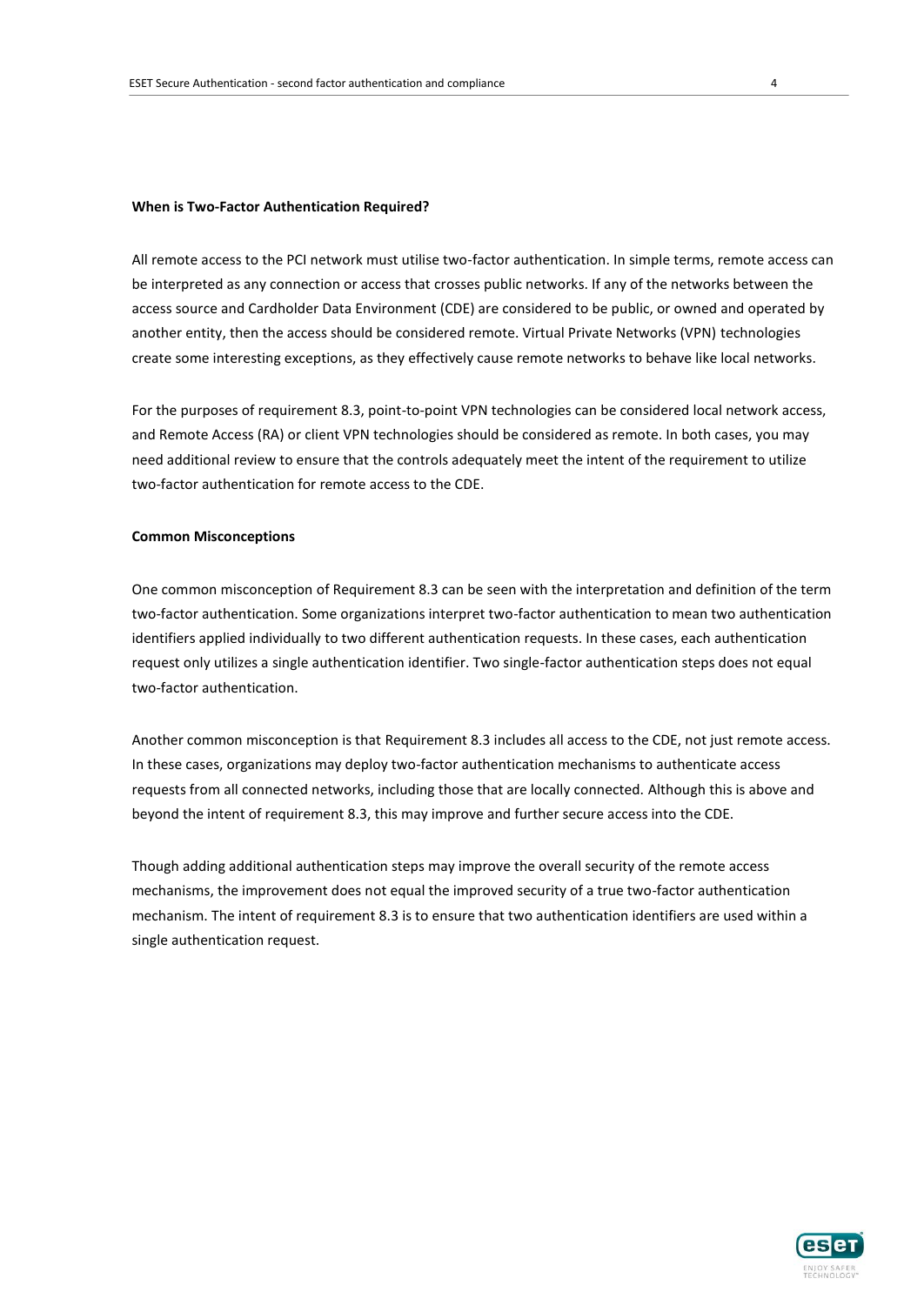#### **ISAE 3402 - International Standards for Assurance Engagements no. 3402 (International)**

International Standard on Assurance Engagements (ISAE) No. 3402, Assurance Reports on Controls at a Service Organisation, was developed to provide an international assurance standard for allowing public accountants to issue a report for use by user organisations and their auditors (user auditors) on the controls at a service organisation that are likely to impact or be a part of the user organisation's system of internal control over financial reporting.

Customers of ESET Secure Authentication that are "service organisations" that provide IT-related services to their customers may be required to implement controls to satisfy an ISAE 3402 audit. Access control is typically a key consideration of such an audit. 2FA on external access would enhance the ability of such a service organisation to obtain a favourable audit opinion.

## **HIPAA - Health Insurance Portability and Accountability Act (United States)**

A US federal advisory group has endorsed requiring multi-factor authentication in certain cases for Stage 3 of the HITECH Act electronic health record incentive program that also governs IT services under HIPAA.

Stage 3 is slated to begin in 2015, and rules are in the early discussion stages at the Department of Health and Human Services.

### **FFIEC - Federal Financial Institutions Examination Council compliances (United States)**

The U.S. Federal Financial Institutions Examination Council is a formal interagency body empowered to prescribe uniform principles, standards, and report forms for the federal examination of financial institutions by the Board of Governors of the Federal Reserve System, the Federal Deposit Insurance Corporation, the National Credit Union Administration, the Office of the Comptroller of the Currency and the Consumer Financial Protection Bureau, and to make recommendations to promote uniformity in the supervision of financial institutions.

Following the FFIEC publication advising the use of multi-factor authentication, numerous vendors began offering authentication solutions that are not compliant with the FFIEC's definition of "true multifactor authentication". Most notable of these approaches is the challenge/response approach, often coupled with a shared secret image. Soliciting personal information in response to challenge questions simply solicits more of "something the user knows", similar to a login, a password, or a PIN. All are multiple solutions from the same

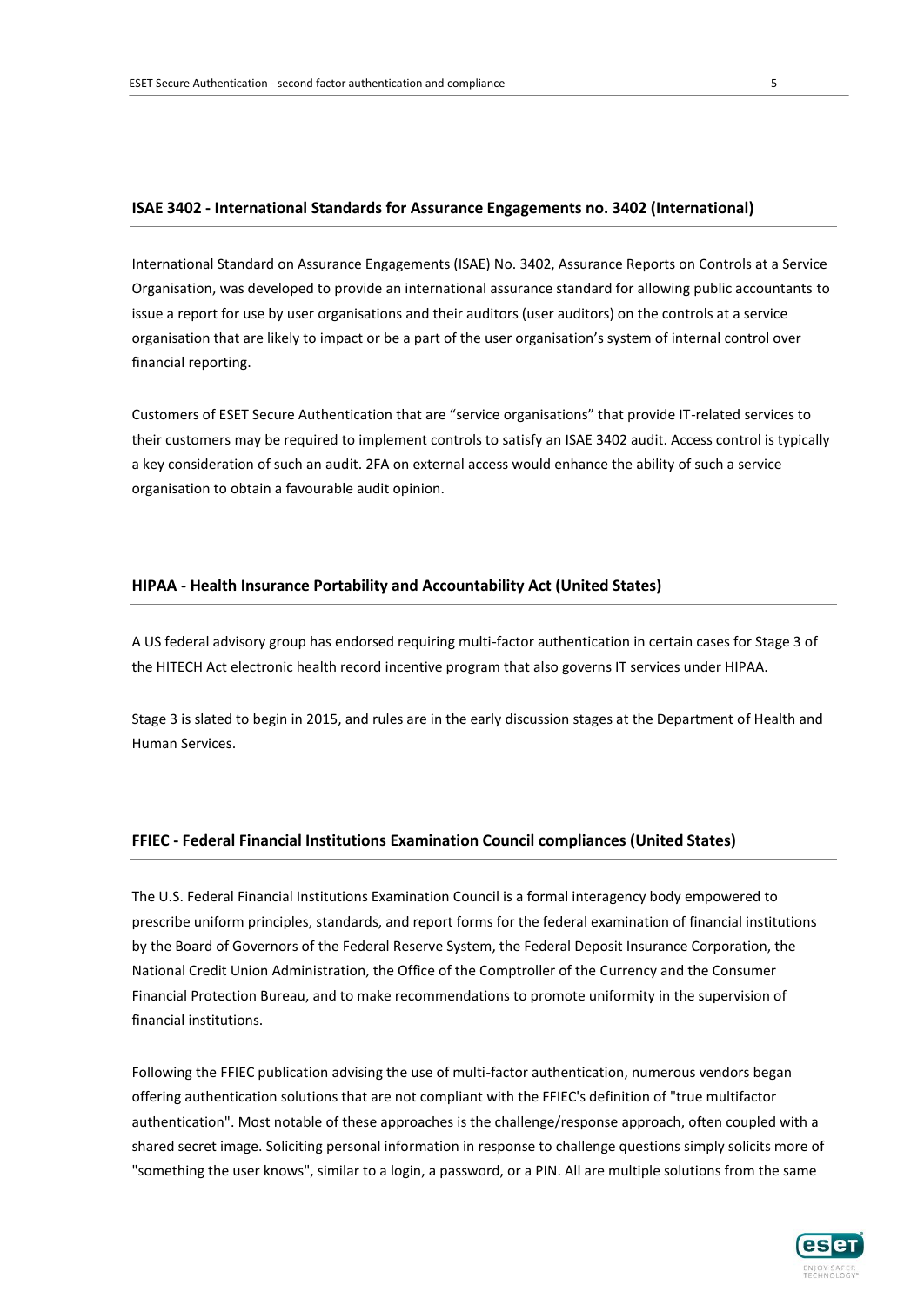authentication category. Unless these are combined with one of the other two factors, i.e., "something the user has" or "something the user is," it does not constitute multi-factor authentication.

Regulators have repeatedly cautioned against the use of approaches that operate through the solicitation of personal information. On June 17, 2005, the U.S. Federal Deposit Insurance Corporation (FDIC) published supplement guidelines in which it strongly cautioned financial organisations against adopting authentication methods that use personal information for authentication purposes:

"Although consumers are worried about phishing and the trustworthiness of e-mail messages from their banks, they are also concerned about the security of their personal information more generally....When banks consider authentication methods for retail customers, they should be aware that these customers value security and the protection of confidential information... Consumers will require a clear explanation of any security mechanism and the use of any personal information required to implement that security mechanism....limitations on the use of personal information and the existence of privacy safeguards are important elements of consumer acceptance....Consumers are also concerned about the risk associated with large databases of personal information and the potential for the information that is used by authentication methods to be compromised, copied, or imitated. - FDIC"

The FFIEC clarified their position in their August 15, 2006 FAQ Supplement, rejecting such approaches outright:

"By definition true multifactor authentication requires the use of solutions from two or more of the three categories of factors. Using multiple solutions from the same category ... would not constitute multifactor authentication. - FFIEC"

# **US Federal Government (United States)**

IT regulatory standards for access to Federal Government systems require the use of two-factor authentication to access sensitive IT resources, for example when logging on to network devices to perform administrative tasks and when accessing any computer using a privileged login.

#### **Sarbanes Oxley (United States)**

Legislation from the Sarbanes-Oxley Act (SOX) requires that organisations use stronger forms of authentication to mitigate data theft, prevent fraud, and protect customer information and patient privacy.